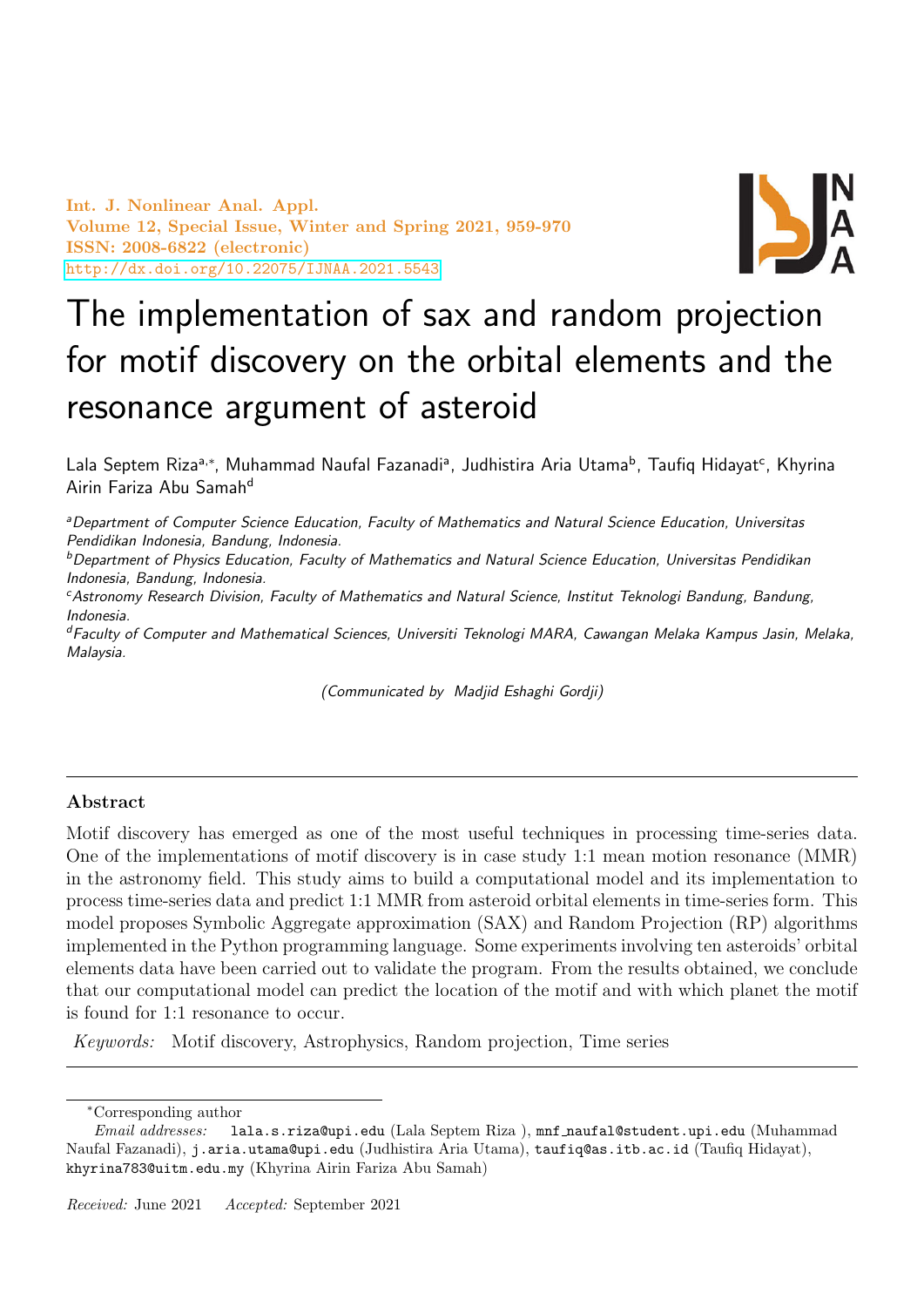#### 1. Introduction

In processing time-series data, the motif discovery method is beneficial in finding knowledge. These are some examples of time-series data motif discovery methods in recent times. Readers can find in the kinds of literature research conducted by Liu et al. [\[17\]](#page-10-0) using the motif discovery algorithms with large amounts of data, the applications of matrix profiles by Pariwatthanasak & Ratanamahatana [\[23\]](#page-10-1), and implementing time-series motif discovery for uncomplete data in the work of Zhu et al. [\[34\]](#page-11-0). Many researchers have used motif discovery time-series in diverse domains of science such as health [\[1\]](#page-10-2), biology [\[2\]](#page-10-3), economics [\[22\]](#page-10-4), entertainment [\[5\]](#page-10-5), seismology [\[35\]](#page-11-1), telemedicine [\[8\]](#page-10-6), robotic [\[20\]](#page-10-7), [\[11\]](#page-10-8), and nature phenomena [\[3\]](#page-10-9), [\[27\]](#page-11-2).

This motif discovery method can be divided into 2 methods: exact and approximate methods [\[17\]](#page-10-0). Mueen and Keogh [\[21\]](#page-10-10) were able to find motifs appropriately but were often inefficient when dealing with large datasets. However, the approximate method by Jessica [\[14\]](#page-10-11) has higher efficiency but lower accuracy. Furthermore, additional tasks are needed to determine the form of the motif when the pattern is not known a priori. Motif detection problems that were previously unknown and occurred several times in time-series data are interesting to discuss and solve [\[15\]](#page-10-12), [\[16\]](#page-10-13).

An example of a problem for motif discovery by not knowing the motif to be sought is looking for 1:1 mean motion resonance (MMR) [\[7,](#page-10-14) [31,](#page-11-3) [25\]](#page-11-4) on the dataset of asteroid's orbital elements. The data is in the form of time-series involving six important orbit parameters in the Keplerian component, namely a (semimajor axis), e (eccentricity), i(inclination),  $\Omega$  (longitude of ascending node),  $\omega$  (argument of perihelion), and M (mean anomaly) [\[26\]](#page-11-5). The MMR is a dynamical mechanism such that a celestial body (for example, an asteroid) has its orbital period commensurable with the orbital period of a particular planet. We can determine the MMR location from the sun as the parent body for both previously mentioned objects using the 3rd Kepler Law.

One indicator for the occurrence of a 1:1 MMR between an asteroid and a particular planet is that the value of its semimajor axis is equal to the planet's value. This can be seen visually from the asteroid's semimajor axis plot as a function of time in the asteroid's orbit evolutionary history. One popular tool to check the MMR state between asteroid and planet is the SwiftVis application developed by Lewis and Levison and can be accessed at https://www.cs.trinity.edu/˜mlewis/SwiftVis/. Therefore, this research focuses on building computational models and implementing motif discovery algorithms that can provide motif found in the time-series data of asteroid orbital elements. There are three main stages in this study. Those stages consist of pre-processing data stage to clear data, the main stage using the Symbolic Aggregate approximation (SAX) algorithm [\[14\]](#page-10-11) and Random Projection (RP) algorithm [\[4\]](#page-10-15), and the last, post-processing data to figure the correct information.

#### 2. Methodology

Figure [2](#page-3-0) shows the computational model in this work, whereas an example of a motif to be found shown in Figure [1.](#page-2-0) The computational model consists of several stages. The first stage is that the system will receive asteroids' orbital elements as time-series input data. Before the processing and calculating started, we needed to clean the data to be processed. At this stage, the pre-process time-series data input will be carried out. This pre-processing stage is cleaning the raw data to be processed by the following process. Next, the data will be converted into a data frame in Python, perform column cleaning, and remove the rest of the useless data.

After the data is ready to use, the next step is the Normalization data stage. The time-series data is normalized by using Z normalization so that all information is proportional to be processed. The reason for using this normalization is because time-series data tends to have data with a normal distribution. The formula of Z normalization is shown in equation  $(1)$ . The Z is for normalized data,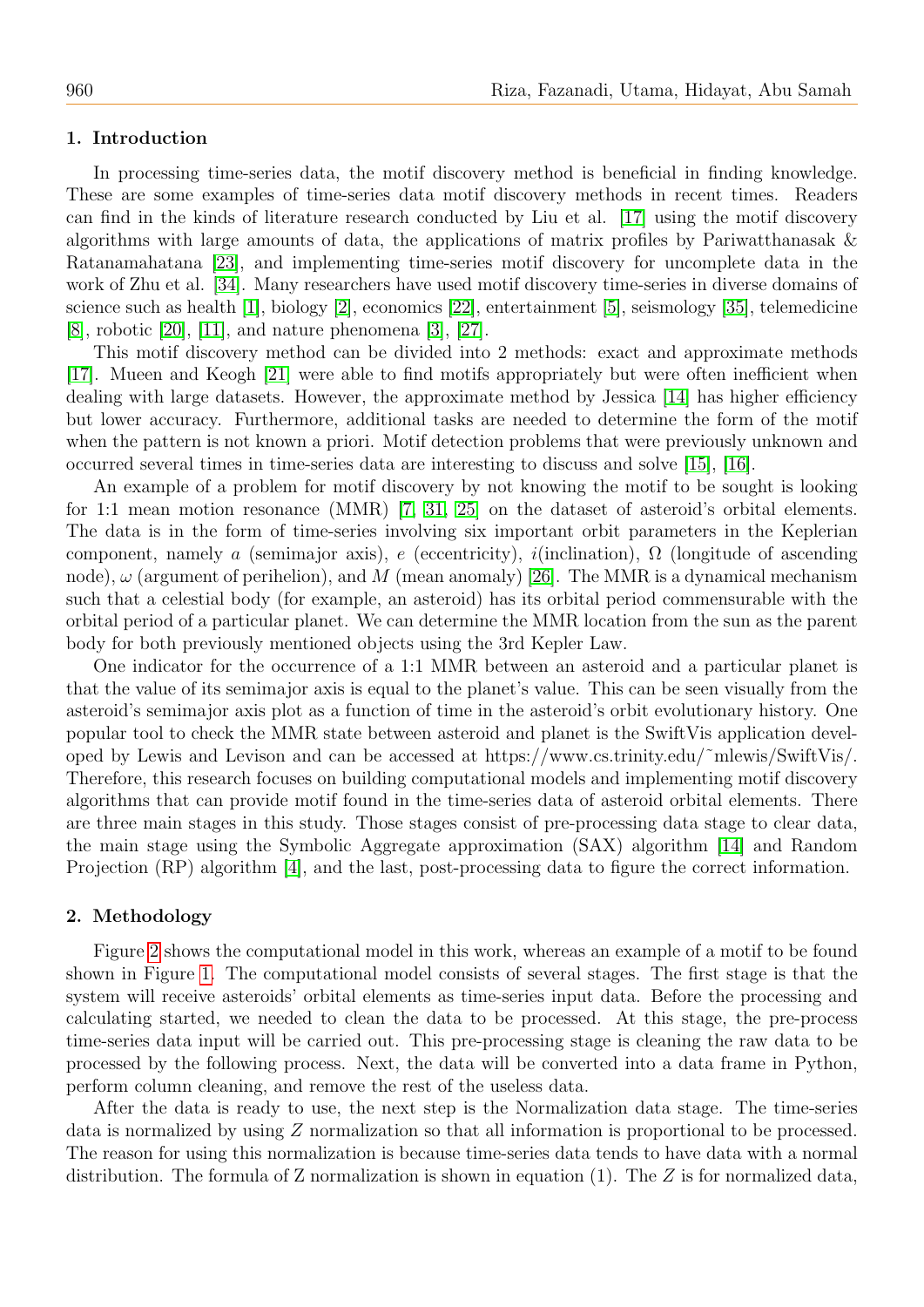the  $x_i$  symbol represents each data point, the x (with bar on top) symbol is the average value of time-series, and S for the standard deviation. The normalization process begins with minimalizing each data with the average of all data, then divided by the standard deviation of time-series. The output of this process is a normalized time-series.

$$
Z_i = \frac{x_i - \bar{x}}{S} \tag{1}
$$

This stage and the next are the discovery motif stage in the time-series. The pattern in time-series can be a motif if two or more subsequence m have identical (or almost identic) lengths. The normalized time-series data will be converted into SAX to find the motifs, and the data produced in string form are processed by the motif discovery random projection algorithm. The SAX method allows time-series data to be converted into a string with the desired number of character or alphabets on strings. The alphabet size is an arbitrary integer a, where  $a > 2$ . This discretization procedure is unique because it uses intermediate representations between raw time-series and symbolic strings. This algorithm consists of two steps: (i) time-series transformation into PAA representation to reduce dimension, and (ii) PAA conversion into a symbolic representation of time series in the form of a string. In this work, we do not use the time-series transformation stage because all data is needed to be processed. The process of SAX algorithm is defined in the pseudocode in Figure [4](#page-4-0) and the example of the time-series discretization is illustrated in Figure [3.](#page-4-1) After using the SAX algorithm and getting the output string data, the next step is to find the previously unknown motif using the Random Projection (RP) Algorithm. This algorithm is based on the problems of Planted Motif Search (PMS) in the biology computational. PMS aims to find all the motifs appear in every DNA sequence [\[19\]](#page-10-16).

Random Project is one of the algorithms used to find motifs in DNA sequences [\[24\]](#page-11-6). In this algorithm, pieces of input data in the form of sub-sequences (l-mers) will be projected according to random positions determined based on the value of k (k-mers) [\[4\]](#page-10-15). Random projections represent that mutation can occur anywhere, so random projections are done randomly [\[28,](#page-11-7) [9\]](#page-10-17). After that, post-processing will be done to process the results of random projection into information needed by the user. This post-processing includes combining motifs found in rows (1 gap for each location of the motif), counting the gap of motif, and filtering at any location with 1:1 MMR. The output is the location of the motif, the occurance time for the motif, and the distance for the motif is found.



<span id="page-2-0"></span>Figure 1: Time-Series Containing 3 Sub-sequences that are Almost Identical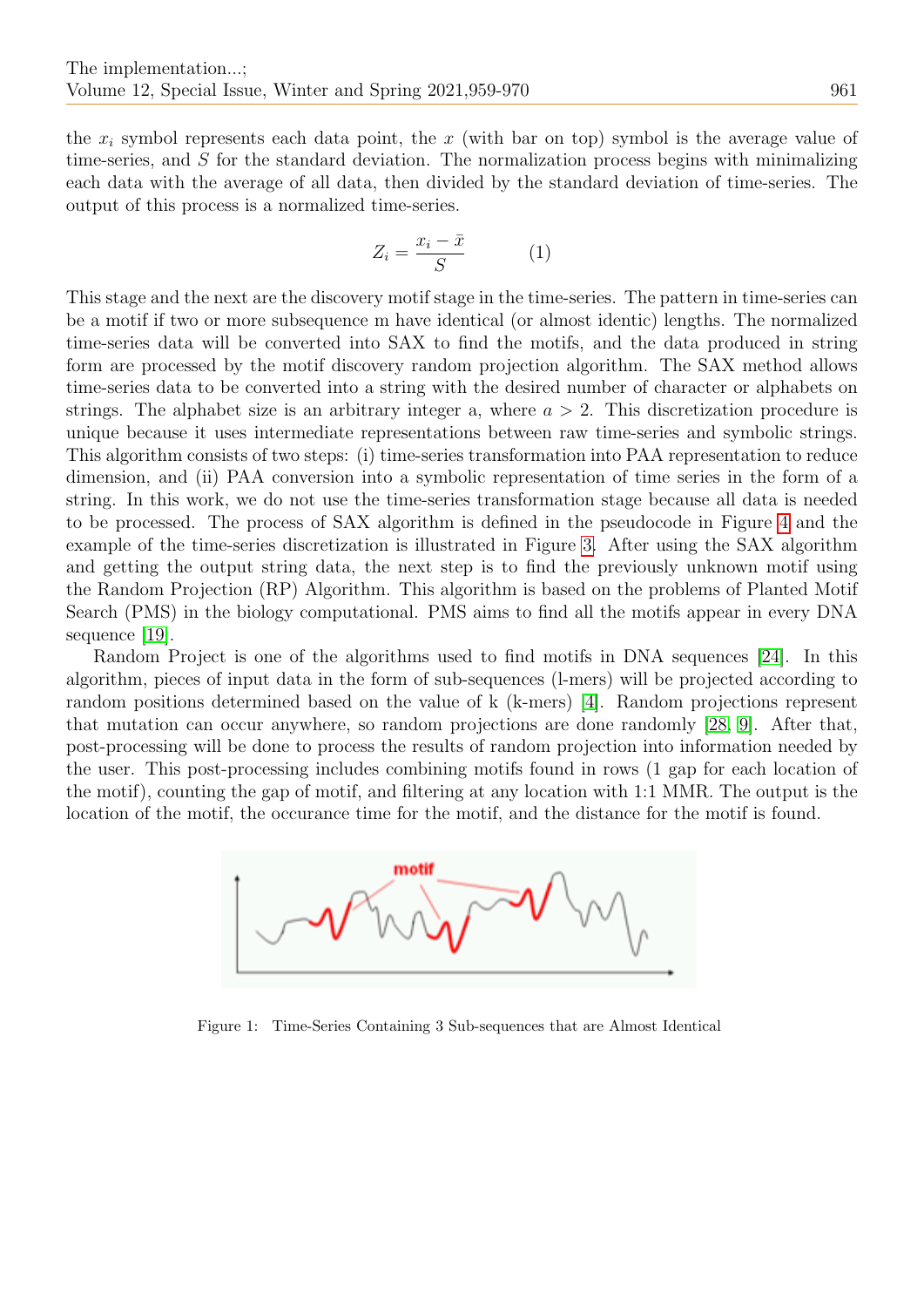

<span id="page-3-0"></span>Figure 2: Research Computational Model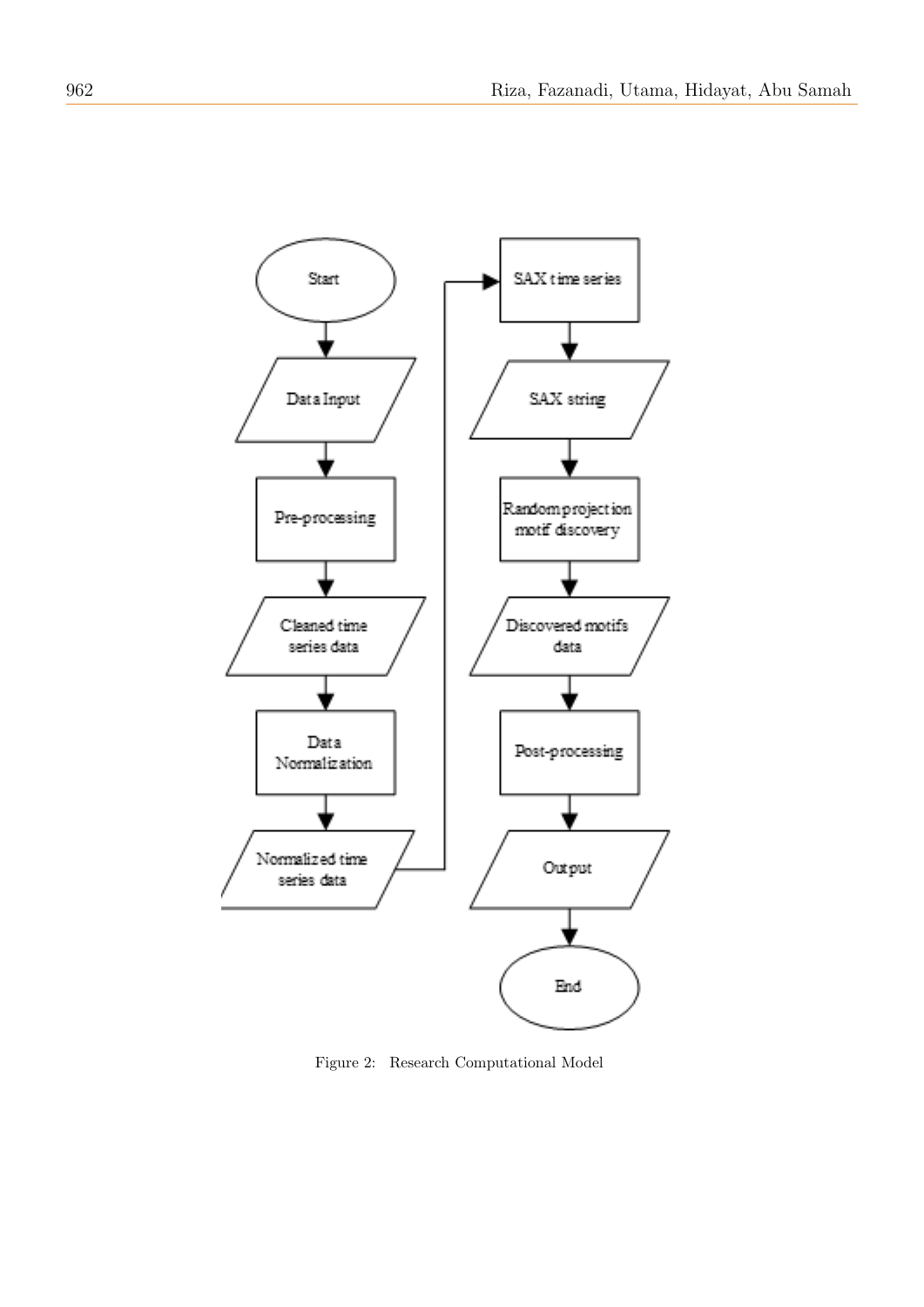

Figure 3: SAX Symbol with the Number of Symbol Divisions  $(a) = 4$ . Time Series has been Changed to the Word "aabdddccbcbaaa"

```
input: data time series (series),
         number of letter on SAX (a)
output: String representing symbols on time series datasets
process:
* create dictionary */
breakpoints = \{2: [-infinite, 0.00].
 3: [-infinite, -0.4307273, 0.4307273],
 4: [-infinite, -0.6744898, 0, 0.6744898]
ł
/* create array consisting of letters */alphabet=['a','b','c','d','e','f','g','h','i','j','k','l','m','n','o','p',
q', r', s', t']result = \frac{1}{2}for i = 0: length(series) do
 num = series[i]if num >= 0 then
   i = a - 1while (j > 0) and (breakpoints[j] >= num)) do
      i = i - 1end while
   result.append(alphabet[j])
 else
   i = 1while (j < a) and (breakpoints[j] \le= num) do
      j = j + 1end while
   result.append(alphabet[j])
 end if
end for
return result
```
<span id="page-4-0"></span>Figure 4: Pseudocode SAX Algorithm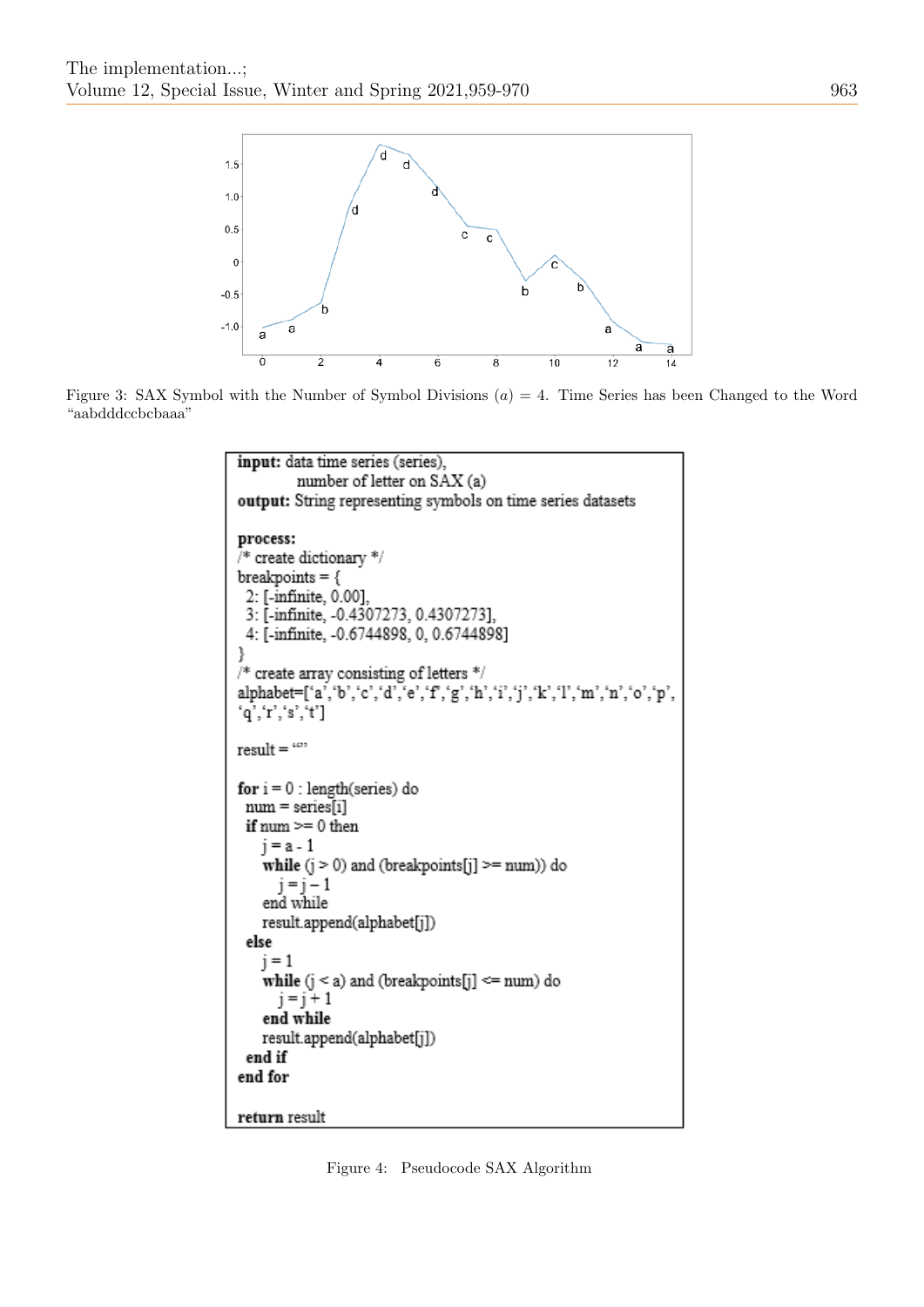### 3. Experimental study

#### 3.1. Problem statement

In celestial mechanics, periodic disturbances experienced by an object such as an asteroid approaching a planet can increase if the planet and asteroid share the same direction and motion. This periodic disturbance is a gravitational effect known as orbital resonance that determines the dynamical structure of the solar system. In the solar system, there are many orbits of celestial objects that have a commensurability of the frequencies of orbital revolution in the form of a simple integer ratio. Look at two arbitrary celestial objects that each have a mean motion of  $n_1$  and  $n_2$ . The resonance conditions of the orbit (in this case, the mean motion resonance or MMR) are fulfilled when  $n_1/n_2$ is close to a small ratio of integers,  $(p+q)/p$ , where  $p \neq 0$  and  $q \geq 0$  are integers. In a resonance state, the objects involved have periodic effects of gravity on one another, making the orbit stable or unstable. The location of the MMR condition can be calculated from the planet's and asteroid's orbital period (P, which is equal  $2\pi/n$ ) information, that is directly related to the average distance (a) of the object from the sun, as written in equation (2).

$$
\frac{n_2}{n_1} = \left(\frac{a_1}{a_2}\right)^{\frac{S}{2}} \tag{2}
$$

Orbit stabilization can occur when both objects in the MMR condition move synchronously, making them never close in their respective orbits. An example of this is the dwarf planet Pluto and planet Neptune, although it is evident that Pluto's orbit intersects Neptune's orbit. Pluto and Neptune are in a 2:3 resonance condition, which means that 3x Neptune orbits the sun according to 2x that Pluto does. In this condition, when Pluto reaches its closest point with the sun (perihelion) and in one of two nodal point orbit in orbit, Neptune is always far from Pluto's position. This resonance condition also guarantees that Pluto and Neptune will not collide even though their orbits intersect.

Meanwhile, resonance that results in orbital instability is characterized by the celestial object's lack of existence or emptiness at a certain distance from the sun due to repeated strong gravitational disturbances in that place. For examples of this case can be found in the asteroid belt, the area between the orbits of Mars and Jupiter which stretches from 2.1 astronomical units to 3.3 astronomical units (1 astronomical unit is defined as the average distance of the Earth from the Sun, which is equal to  $1.496 \times 10^8 km$ , in the form of relatively empty areas of asteroids known as Kirkwood gaps as shown in Figure [5.](#page-6-0) The gaps result from MMR conditions between planet Jupiter and asteroids in the asteroid belt region, namely 3:1, 5:2, 7:3, and 2:1 MMR. Even if the presence of an asteroid is found in locations that experience those MMR, the existence of objects in that place is only temporary. These objects will experience an increase in orbit eccentricity (e) due to gravitational interactions with Jupiter, making these asteroids' orbits more elongated. Significant changes in eccentricity make the asteroids approach inner planets (especially Mars), which by gravitational pull or collisions, takes off the asteroids from MMR zones generating the observed gaps.

A condition of 1:1 MMR can be experienced by a small body such as an asteroid with a particular planet. The asteroid can only be in an MMR 1:1 condition if  $|a - a_p| < (\mu/3)^{1/3} a_p$ , where  $\mu$  is the planet-sun mass ratio, and a and ap are the average distance of asteroid and planet from the sun, respectively. In case of the asteroid's eccentricity is very small, i.e. e  $(\mu/3)^{1/3}$ , then the object can have an orbit very similar to that of the planet. This kind of asteroid remains orbiting the Sun as a central object, but in the same orbit as the planet. Asteroids in this condition are not disturbed by the planet because they occupy a special location called the Lagrange points (L4 (in front of the planet) and L5 (behind the planet)). This special locations mark where the gravitational pull of two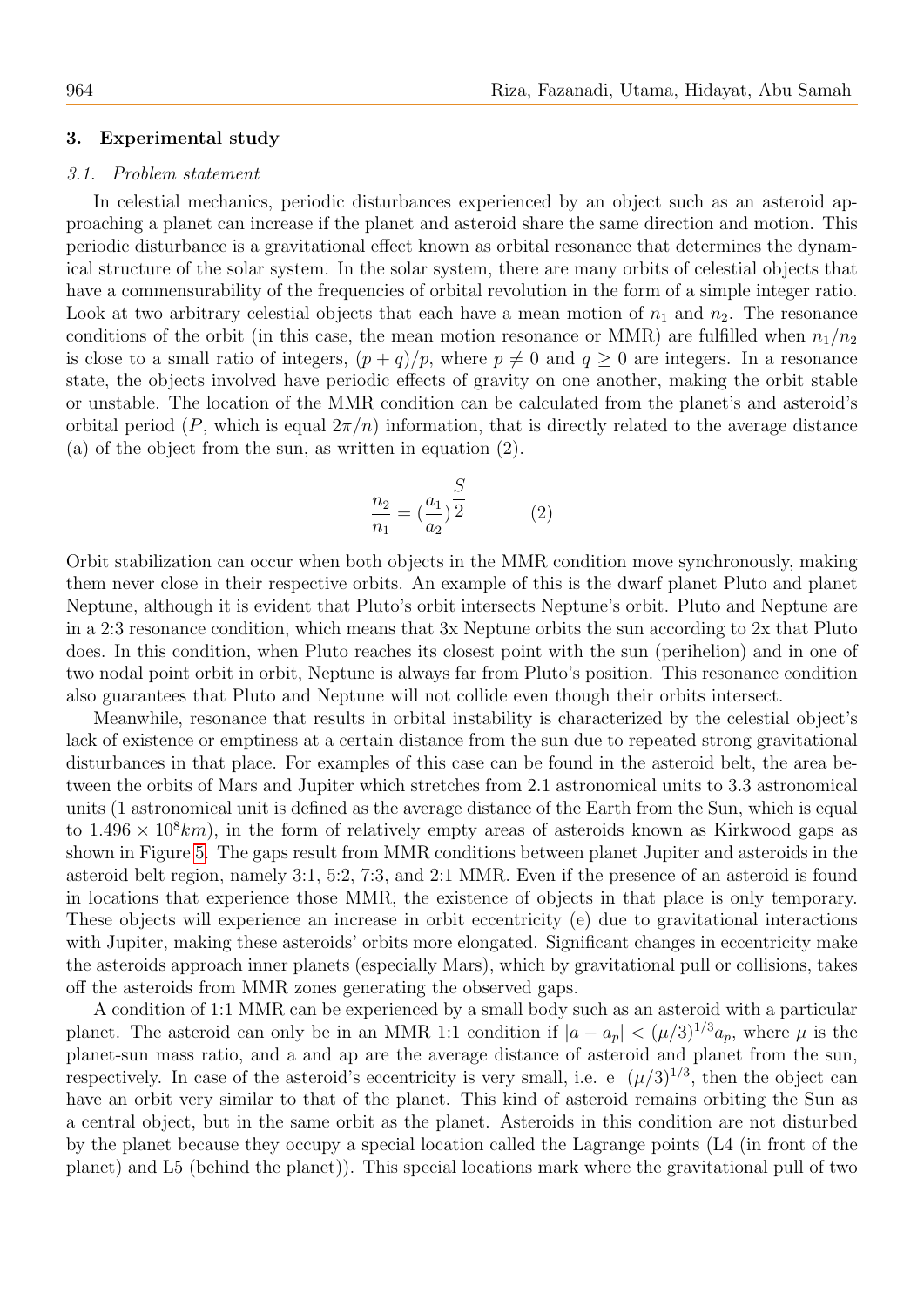

<span id="page-6-0"></span>Figure 5: Kirkwood Gap in the Asteroid Belt that Marks the Location of the Orbit that is Unstable

large masses (the sun and planet) precisely equals the centripetal force required for a small object (asteroid) to move with them. Otherwise, if  $e > (\mu/3)^{1/3}$ , the asteroids will have different orbits from the planet. In this work, the conditions of 1:1 MMR are studied irrespective of the magnitude of the eccentricity of the asteroids.

Detection of asteroids in a 1:1 MMR state with one of the terrestrial planets (Mercury to Mars) through numerical computing is interesting. These asteroids have an orbital period almost the same as the planet orbits the sun (also known as co-orbital asteroids). Employing the numerical method of the N-body problem in celestial mechanics, we can also predict the steady-state population of these objects.

#### 3.2. Data collection

The data used in our research experiment shown in Table [1.](#page-7-0) Due to space limitations we only show the first 10 rows of ten asteroids from 1000 near-earth asteroids as our sample. The data was generated by numerical computation using full model of the solar system (the sun, 8 planets, and the moon as massive bodies) with the use of Swift-RMVS (Regularized Mixed-Variable Symplectic) integrator [\[12\]](#page-10-18). In this data each particle (or asteroid) is sampled every 1000 years. The number of columns in this data is 8, i.e. ParticleID,  $t, a, e, i, \Omega, \omega$ , and M (representing asteroid-id, time, semimajor axis, eccentricity, inclination, longitude of ascending node, argument of perihelion, and mean anomaly). The information used in our study is only the first 3 columns, namely ParticleID, t, and a, because we focus on finding the location of resonance and time duration for that event.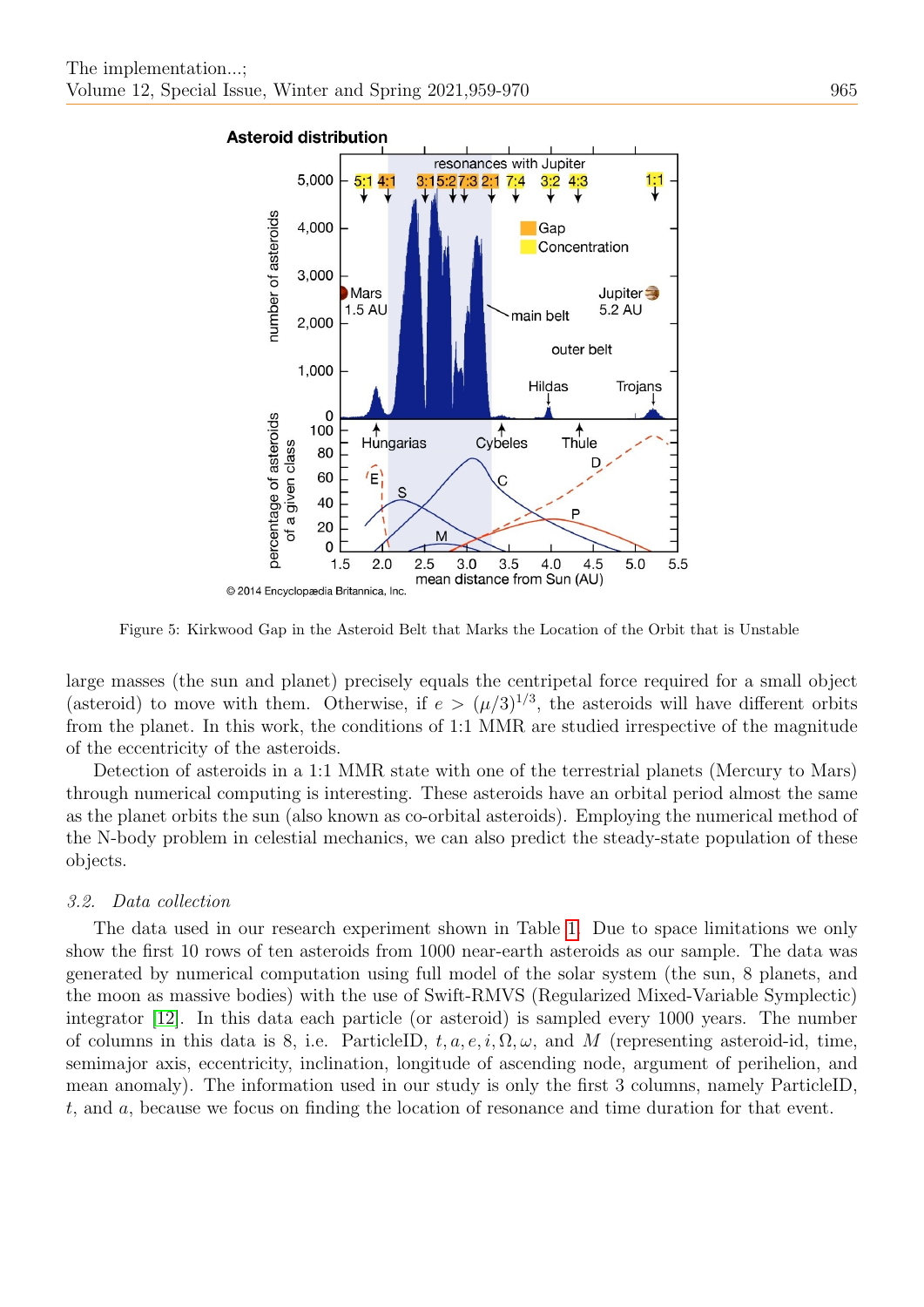<span id="page-7-0"></span>

| ParticleID     | $(1000 \text{ yr})$<br>t ( | a (au)   | $\mathbf{e}$ | Table 1. Examples of data used in experiments<br>(radian) | $\Omega(\text{radian})$ | $\omega$ (radian) | (radian)<br>М |
|----------------|----------------------------|----------|--------------|-----------------------------------------------------------|-------------------------|-------------------|---------------|
|                | $\theta$                   | 1.061678 | 0.051489     | 0.022113                                                  | 4.421005                | 5.529237          | 2.02073       |
| $\overline{2}$ | $\overline{0}$             | 1.942493 | 0.555555     | 0.079524                                                  | 4.411401                | 4.030324          | 3.01016       |
| 3              | $\overline{0}$             | 0.830664 | 0.388456     | 0.088272                                                  | 2.900785                | 5.581375          | 4.84435       |
| $\overline{4}$ | $\overline{0}$             | 0.988711 | 0.013889     | 0.075412                                                  | 4.614986                | 1.527315          | 3.08849       |
| $\overline{5}$ | $\overline{0}$             | 2.085440 | 0.606626     | 0.032093                                                  | 4.734172                | 1.805200          | 0.44300       |
| 6              | $\overline{0}$             | 0.996808 | 0.012064     | 0.144113                                                  | 0.434161                | 3.888507          | 3.87216       |
| 7              | $\overline{0}$             | 1.210198 | 0.177278     | 0.134907                                                  | 2.571753                | 0.872216          | 5.25321       |
| 8              | $\Omega$                   | 1.007883 | 0.139036     | 0.038552                                                  | 3.671272                | 5.048894          | 5.85180       |
| 9              | $\theta$                   | 1.306163 | 0.246871     | 0.075872                                                  | 5.275945                | 5.695753          | 0.27101       |
| 10             | $\overline{0}$             | 0.992638 | 0.083851     | 0.013485                                                  | 1.455619                | 2.622877          | 4.49503       |

Table 1: Examples of data used in experiments

#### 3.3. Experimental scenario

In this experiment, we performed a scenario on the first 10 particles in a dataset with time series lengths that were different for each particle. In this scenario, we use 5 input parameters to process data, i.e. sax cut, l find, mismatch, n try, threshold, and 1:1 threshold. For the values and explanations for each parameter we use the following values: (a) sax cuts  $= 20$ . The sax cut parameter functions as a parameter enter the number of alphabets used in the SAX algorithm. The sax cut parameter is filled with number 20 because we take the most number of alphabets that can be specified in SAX; (b)  $1$  find = 10. The  $1$  find parameter serves to determine the minimum length of the motif sought in the random projection algorithm. This parameter contains a value of 10 because we call a resonance in the asteroid orbital data if the particle (i.e. the asteroid) has a minimum length of 10,000 years or 10 units of time in the time series; (c) mismatch  $= 1$ . The mismatch parameter to determine the minimum amount of mismatch that occurs in the motive in the random projection algorithm; (d) n try = 1. The parameter n try is to determine the number of experiments or iterations that will be performed to run the random projection algorithm; (e) threshold = 2. The threshold parameter to determine the minimum number of similar motives found so that the collection of motifs is called resonance by the user. We give a value of 2 because it takes the minimum amount on the bucket to be called a motive, and  $(f)$  threshold planet = 0.05. The last parameter is tolerance value for asteroid's semimajor axis to planet's semimajor axis as the maximum and minimum limits of resonance 1:1 to be recognized to occur.

#### 4. Results and discussion

Based on the scenario designed in the previous section, Table [2](#page-8-0) shows the experiment results with the scenario. There are 4 columns, namely ParticleID, Particle Length, Time, and Results. The ParticleID column is the processed asteroid. The Particle Length column is the particle's length of time series. Time column is the running time by the system from input data to output in seconds. The Results column is the result of the system output.

In the Results column, there is an output format from the results of the system processing. If the system cannot find a 1:1 resonance, the printed column results in "no resonance". If the system finds a motif of resonance 1:1 with a particular planet, then the Results column will be printed in the form: " $a = x$ , 1:1 planet's name,  $a - b$ ". The first part is the distance from the sun where the resonance 1:1 occurs, the second part is the name of the planet in resonance with the asteroid, and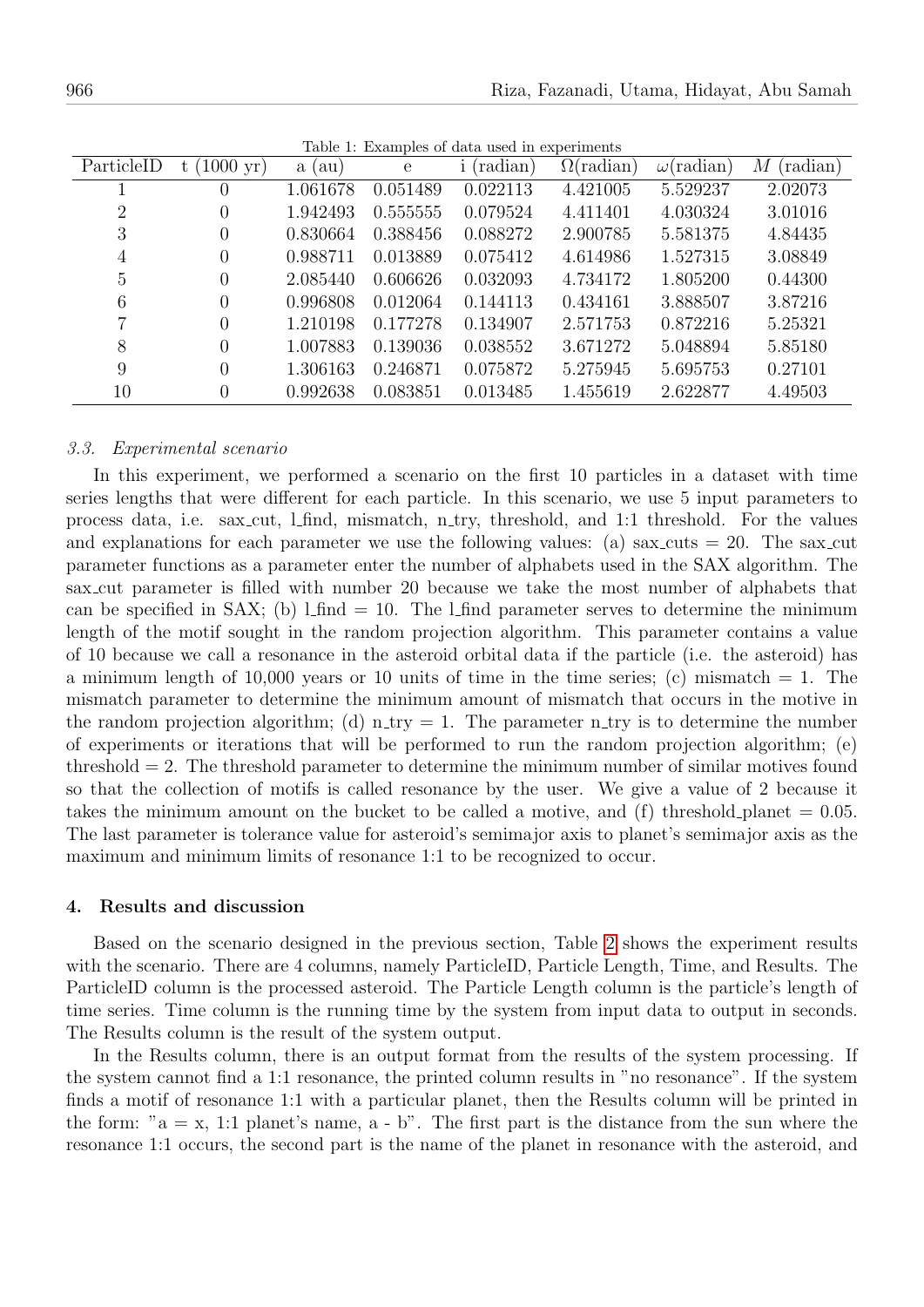the last part is the time for resonance to occur and hence the duration for resonance in the unit of 1000 years.

Based on the experiments carried out, the system can recognize motif in input data and filter 1:1 resonance with the certain planet. The average execution time for ten asteroids is 23.605 seconds. Execution time is the time taken from starting to read input data up to produce output. This execution time is influenced by the data length of the asteroid being processed; the longer time-series data, the longer time is needed.

<span id="page-8-0"></span>

| Table 2: Experimental results |                 |        |                                  |  |  |  |  |
|-------------------------------|-----------------|--------|----------------------------------|--|--|--|--|
| ParticleID                    | Particle Length | Time   | Results                          |  |  |  |  |
| $\mathbf{1}$                  | 181             | 19.735 | There is no resonance 1:1        |  |  |  |  |
| $\overline{2}$                | 505             | 22.616 | There is no resonance 1:1        |  |  |  |  |
| 3                             | 624             | 23.883 | $a = 0.91, 1:1$ Moon, 63 - 73    |  |  |  |  |
|                               |                 |        | $a = 0.98, 1.1$ Earth, 69 - 125  |  |  |  |  |
|                               |                 |        | $a = 1.52$ , 1:1 Mars, 212 - 226 |  |  |  |  |
|                               |                 |        | $a = 1.55$ , 1:1 Mars, 219 - 228 |  |  |  |  |
|                               |                 |        | $a = 1.55$ , 1:1 Mars, 231 - 240 |  |  |  |  |
|                               |                 |        | $a = 1.56$ , 1:1 Mars, 220 - 229 |  |  |  |  |
|                               |                 |        | $a = 1.56$ , 1:1 Mars, 221 - 230 |  |  |  |  |
|                               |                 |        | $a = 1.56, 1.1$ Mars, 233 - 242  |  |  |  |  |
| 4                             | 305             | 21.393 | There is no resonance 1:1        |  |  |  |  |
| 5                             | 378             | 21.191 | There is no resonance 1:1        |  |  |  |  |
| 6                             | 360             | 22.228 | $a = 1.51, 1.1$ Mars, 71 - 82    |  |  |  |  |
|                               |                 |        | $a = 1.54$ , 1:1 Mars, 76 - 86   |  |  |  |  |
| $\overline{7}$                | 1140            | 26.231 | There is no resonance 1:1        |  |  |  |  |
| 8                             | 499             | 21.693 | There is no resonance 1:1        |  |  |  |  |
| 9                             | 908             | 24.759 | $a = 1.52$ , 1:1 Mars, 35 - 45   |  |  |  |  |
|                               |                 |        | $a = 1.55, 1.1$ Mars, 38 - 58    |  |  |  |  |
| 10                            | 2307            | 32.319 | There is no resonance 1:1        |  |  |  |  |

After we experimented, we made a comparison between the system we built and the SwiftVis application. SwiftVis is a data analysis and visualization package written in Java, capable of mean motion resonance searching. To get the output from the SwiftVis application, users must input data, add selection functions, choose the filter and general plot functions to obtain any particles in 1:1 resonance with a particular planet. Table [3](#page-9-0) illustrates the comparison of the outputs from the experiments we did and the output from the SwiftVis application with the same threshold planet parameter, which is 0.05. In the column SwiftVis application output, if there are particles in a resonance state with a particular planet, the column delivers the information concerning the result. In the first part, there is a description of which planet the particle in 1:1 resonance. In the second part, the particle's time range (in 1000 years unit) experienced a 1: 1 resonance.

Based on Table 3, the system we built has an average accuracy of 88.3% of the ten particles. The minimum length of resonance requirement is based on input l find in the scenario, i.e., 10. Accuracy is obtained from the similarity on the duration for 1:1 resonance to occur between our model and SwiftVis. To calculate the accuracy percentage, all the resonance time ranges of the experimental results that have intersection are combined first and then compared to match the results calculated by SwiftVis. For example, the particle with id 6 experienced two times 1:1 resonances with Mars in the time range 71 - 82 and 76 - 86. The two-time ranges have intersections from 76 to 82, then they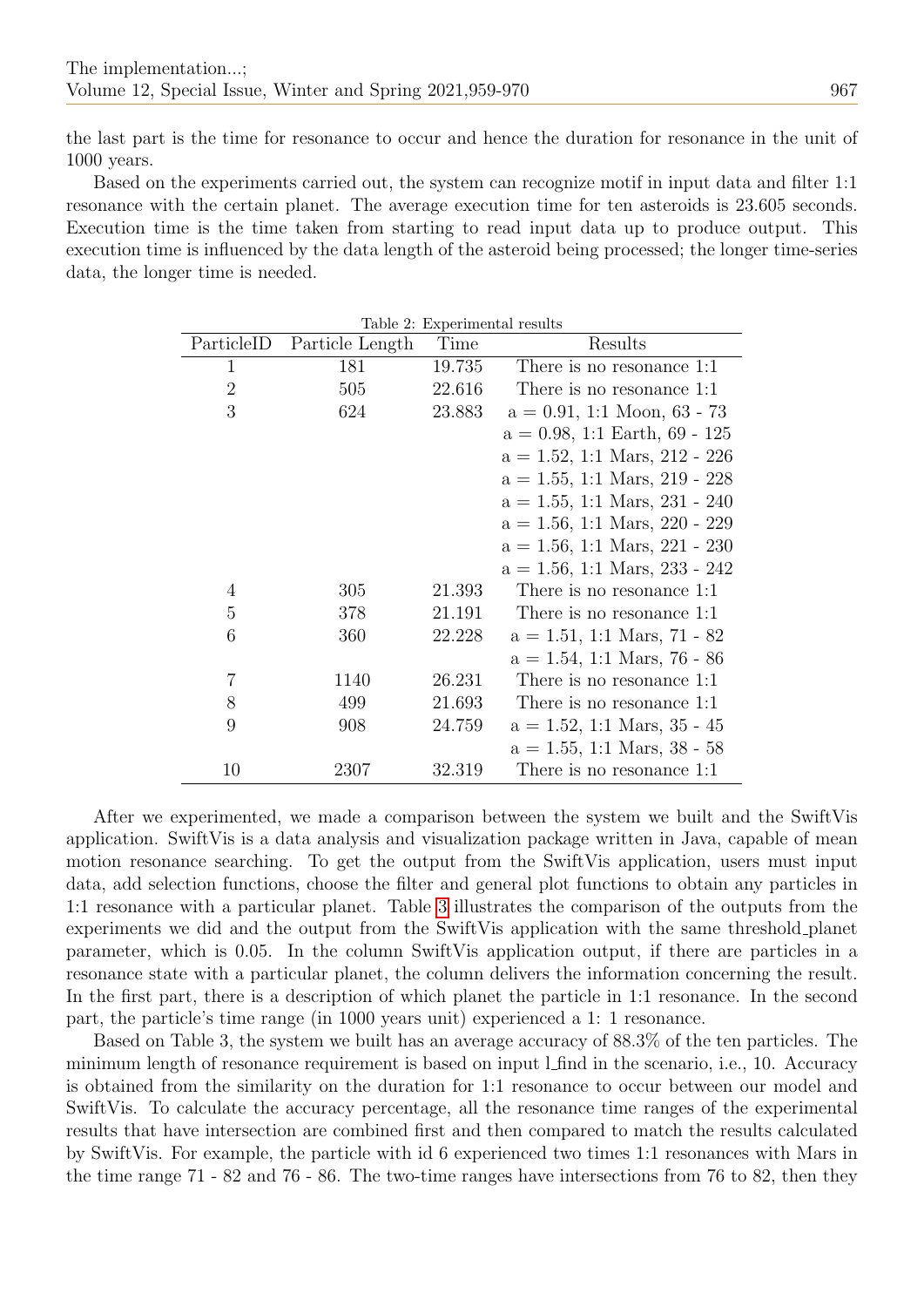will be combined into a new time span of 71-86. Hence the duration is compared to SwiftVis output which has the same time ranges. Then the accuracy obtained for this particle is 100%.

There is tolerance in calculating accuracy. If the program produces an output whose results are not present in SwiftVis output, the results will be ignored and will not affect the accuracy percentage. For example, the particle with id 3 results in a 1:1 resonance with the moon, but at the SwiftVis output, the particle does not experience 1:1 resonance with the moon. Tolerance is also applied if the time span generated by the program exceeds the one generated by SwiftVis. At the experimental output, the particle with id 3 has a 1:1 resonance with the earth in the time range  $69 - 125$ . According to SwiftVis, this particle has a range of 94 - 122. Then the experimental output is considered suitable because it includes the results of SwiftVis output even though the time span exceeds the time range of SwiftVis.

 $m11.0; m$ 

<span id="page-9-0"></span>

|                | Table 5: Results comparison           |                              |          |  |  |  |  |
|----------------|---------------------------------------|------------------------------|----------|--|--|--|--|
| Particle ID    | System experimental results           | Swift Vis application output | Accuracy |  |  |  |  |
| $\mathbf 1$    | no 1:1 resonance                      | no 1:1 resonance             | 100\%    |  |  |  |  |
| $\overline{2}$ | no 1:1 resonance                      | no 1:1 resonance             | 100\%    |  |  |  |  |
| 3              | $a = 0.91, 1:1 \text{ moon}, 63 - 73$ | 1:1 earth, $94 - 122$        | 88%      |  |  |  |  |
|                | $a = 0.98$ , 1:1 earth, 69 - 125      | 1:1 mars, $204 - 238$        |          |  |  |  |  |
|                | $a = 1.52$ , 1:1 mars, 212 - 226      |                              |          |  |  |  |  |
|                | $a = 1.55, 1.1$ mars, 219 - 228       |                              |          |  |  |  |  |
|                | $a = 1.55$ , 1:1 mars, 231 - 240      |                              |          |  |  |  |  |
|                | $a = 1.56, 1.1$ mars, 220 - 229       |                              |          |  |  |  |  |
|                | $a = 1.56$ , 1:1 mars, 232 - 241      |                              |          |  |  |  |  |
|                | $a = 1.56, 1.1$ mars, 221 - 230       |                              |          |  |  |  |  |
|                | $a = 1.56$ , 1:1 mars, 233 - 242      |                              |          |  |  |  |  |
| 4              | no 1:1 resonance                      | no 1:1 resonance             | 100\%    |  |  |  |  |
| $\overline{5}$ | no 1:1 resonance                      | no 1:1 resonance             | 100\%    |  |  |  |  |
| 6              | $a = 1.51, 1.1$ mars, 71 - 82         | 1:1 mars, $76 - 86$          | 100\%    |  |  |  |  |
|                | $a = 1.54$ , 1:1 mars, 71 - 86        |                              |          |  |  |  |  |
| $\overline{7}$ | no 1:1 resonance                      | 1:1 mars, $211 - 234$        | $0\%$    |  |  |  |  |
| 8              | no 1:1 resonance                      | no 1:1 resonance             | $100\%$  |  |  |  |  |
| 9              | $a = 1.52$ , 1:1 mars, 35 - 45        | 1:1 mars, $34 - 57$          | 95%      |  |  |  |  |
|                | $a = 1.55, 1.1$ mars, 38 - 58         |                              |          |  |  |  |  |
| 10             | no 1:1 resonance                      | no 1:1 resonance             | $100\%$  |  |  |  |  |
|                |                                       |                              |          |  |  |  |  |

# 5. Conclusion

The main contribution of this research is (i) to provide computational models for the discovery of time series motifs in the case of mean motion resonance. This model contains several stages, such as pre-processing data models, Z normalization, SAX, random projection, and post-processing data; (ii) to conduct several experiments in the case of mean motion resonance. Based on the obtained results, we can state that the proposed model can be used to obtain motif of location, how many times motif occurs, and with which planet a 1:1 mean motion resonance exists.

In the future, we plan to improve the accuracy and speed of the system being built. Big data platforms [\[30,](#page-11-8) [18,](#page-10-19) [6\]](#page-10-20) and Apache Spark [\[32,](#page-11-9) [33\]](#page-11-10) also machine learning algorithms [\[10,](#page-10-21) [13,](#page-10-22) [29\]](#page-11-11) can be applied to increase the speed of large-scale data processing.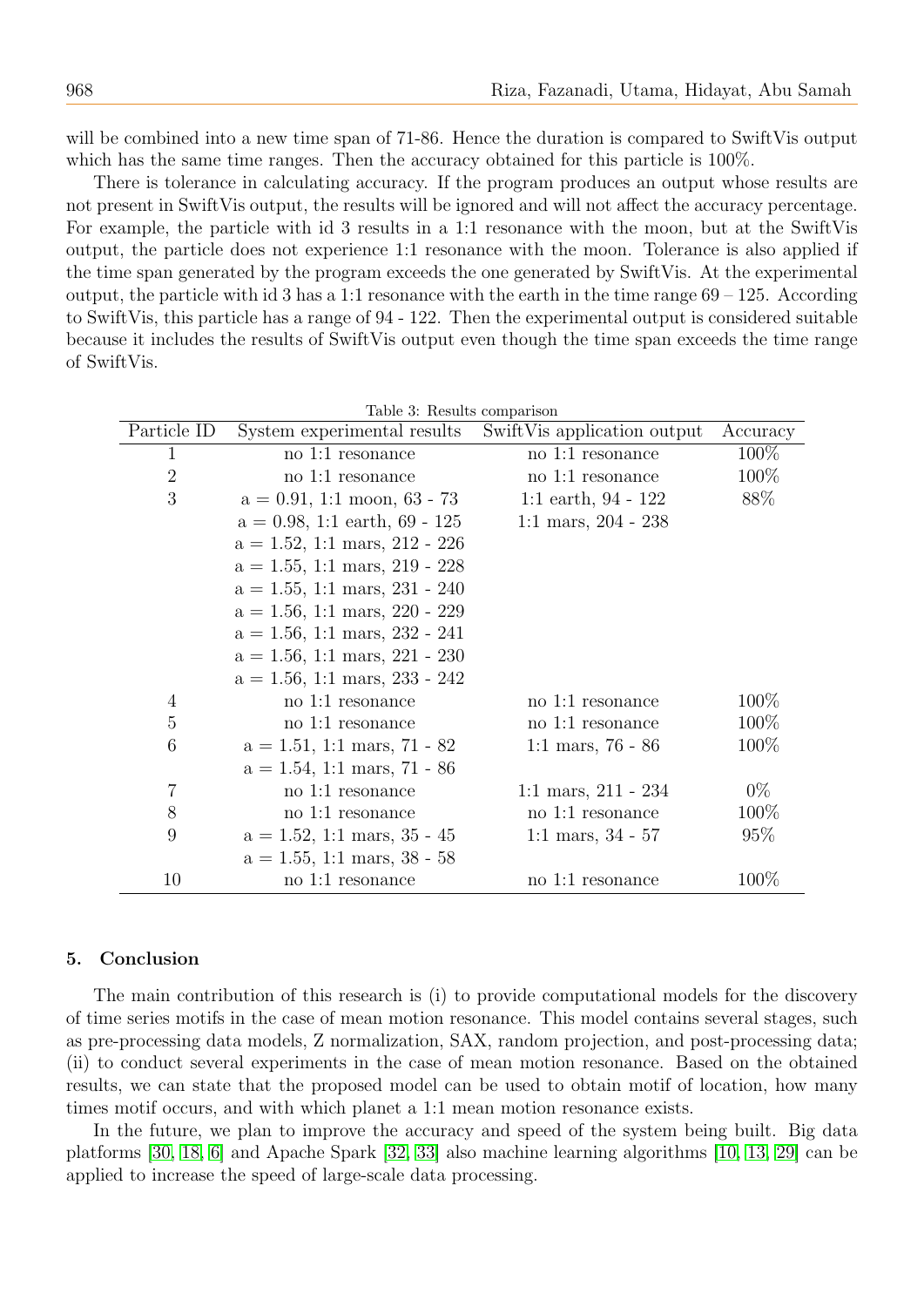#### Acknowledgement

Authors would like to acknowledge the Ministry of Research and Technology/National Research and Innovation Agency for funding this work through a research grant of 281/UN40.LP/PT.01.03/2021.

#### References

- <span id="page-10-2"></span>[1] H. Abe and T. Yamaguchi, Implementing an integrated time-series data mining environment-a case study of medical kdd on chronic hepatitis, 1st Int. Conf. complex Med. Eng., (2005) 1–4, 2005.
- <span id="page-10-3"></span>[2] I. Androulakis, J. Wu, J. Vitolo, and C. Roth, Selecting maximally informative genes to enable temporal expression profiling analysis, in Proc. of Foundations of Systems Biology in Engineering, (2005) 23–26.
- <span id="page-10-9"></span>[3] C. P. Asmoro, L. S. Riza, N. D. Ardi, and Y. R. Tayubi, Analysis of meteorological parameters wind speed, temperature, and pressure profiles during Tropical Cyclone Cempaka Dahlia 2017 using time series analysis, In Journal of Physics: Conference Series , 1280 (2) (2019) 022076.
- <span id="page-10-15"></span>[4] J. Buhler and M. Tompa, Finding motifs using random projections, J. Comput. Biol., 9 (2) (2002) 225–242.
- <span id="page-10-5"></span>[5] B. Celly and V. Zordan, Animated people textures, in 17th International Conference on Computer Animation and Social Agents (CASA), (2004) 1–8.
- <span id="page-10-20"></span>[6] R. K. Chawda and G. Thakur, Big data and advanced analytics tools, in 2016 Symposium on Colossal Data Analysis and Networking (CDAN 2016), (2016) 1-8.
- <span id="page-10-14"></span>[7] E. Forgács-Dajka, Z. Sándor, and B. Erdi, A fast method to identify mean motion resonances, Mon. Not. R. Astron. Soc., 2018, 477 (3) (2018) 3383–3389, doi: 10.1093/mnras/sty641.
- <span id="page-10-6"></span>[8] T. Guyet, C. Garbay, and M. Dojat, *Knowledge construction from time series data using a collaborative explo*ration system, J. Biomed. Inform., 40 (2) (2007) 672–687, doi: 10.1016/j.jbi.2007.09.006.
- <span id="page-10-17"></span>[9] N. C. Jones, P. A. Pevzner, and P. Pevzner, An introduction to bioinformatics algorithms,MIT press, 2004.
- <span id="page-10-21"></span>[10] M. I. Jordan and T. M. Mitchell, Machine learning: trends, perspectives, and prospects, Science, 349 (6245) (2015) 255-260.
- <span id="page-10-8"></span>[11] I. Lenz, H. Lee, and A. Saxena, "Deep learning for detecting robotic grasps," Int. J. Rob. Res., 34(2015) 705–724, doi: 10.1177/0278364914549607.
- <span id="page-10-18"></span>[12] H.F. Levison and M.J. Duncan, The long-term dynamical behavior of short-period comets, Icarus, 1994, 108 (1) (1994) 18–36,doi: 10.1006/icar.1994.1039.
- <span id="page-10-22"></span>[13] T. Li, H. Shen, Q. Yuan, X. Zhang, and L. Zhang, Estimating ground-level pm2.5 by fusing satellite and station observations: a geo-intelligent deep learning approach, Geophys. Res. Lett., 44 (23) (2017) 11-985.
- <span id="page-10-11"></span>[14] J. Lin, E. Keogh, L. Wei, and S. Lonardi, Experiencing sax: a novel symbolic representation of time series, Data Min. Knowl. Discov., 15 (2) (2007)107-144.
- <span id="page-10-12"></span>[15] J. Lin, E. Keogh, S. Lonardi, and P. Patel, Finding motifs in time series, Proc. 2nd Work. Temporal Data Min., (2002) 53–68.
- <span id="page-10-13"></span>[16] J. Lin, E. Keogh, S. Lonardi, and B. Chiu, A symbolic representation of time series, with implications for streaming algorithms, in Proceedings of the 8th ACM SIGMOD Workshop on Research Issues in Data Mining and Knowledge Discovery, DMKD, (2003) 2-11.
- <span id="page-10-0"></span>[17] B. Liu, J. Li, C. Chen, W. Tan, Q. Chen, and M. Zhou, Efficient motif discovery for large-scale time series in healthcare, IEEE Trans. Ind. Informatics, (2015) 583–590, doi: 10.1109/TII.2015.2411226.
- <span id="page-10-19"></span>[18] S. Londhe and S. Mahajan, Effective and efficient way of reduce dependency on dataset with the help of mapreduce on big data, Int. J. Students' Res. Technol. Manag., 15 (1) (2015) 401-405.
- <span id="page-10-16"></span>[19] H. M. Martinez, An efficient method for finding repeats in molecular sequences, Nucleic Acids Res., 11 (13) (1983) 4629-4634.
- <span id="page-10-7"></span>[20] A. Mueen and E. Keogh, Online discovery and maintenance of time series motifs, in Proceedings of the ACM SIGKDD International Conference on Knowledge Discovery and Data Mining, (2010) 1089–1098, doi: 10.1145/1835804.1835941.
- <span id="page-10-10"></span>[21] A. Mueen, E. Keogh, Q. Zhu, S. Cash, and B. Westover, Exact discovery of time series motifs, in Society for Industrial and Applied Mathematics - 9th SIAM International Conference on Data Mining 2009, Proceedings in Applied Mathematics, (2009) 473–484, doi: 10.1137/1.9781611972795.41.
- <span id="page-10-4"></span>[22] S. Mullainathan and J. Spiess, Machine learning: an applied econometric approach, J. Econ. Perspect., 31 (2) (2017) 87–106.
- <span id="page-10-1"></span>[23] K. Pariwatthanasak and C. A. Ratanamahatana, Time series motif discovery using approximated matrix profile, in Advances in Intelligent Systems and Computing, (2019) 707–716, doi: 10.1007/978-981-13-1165-9 64.